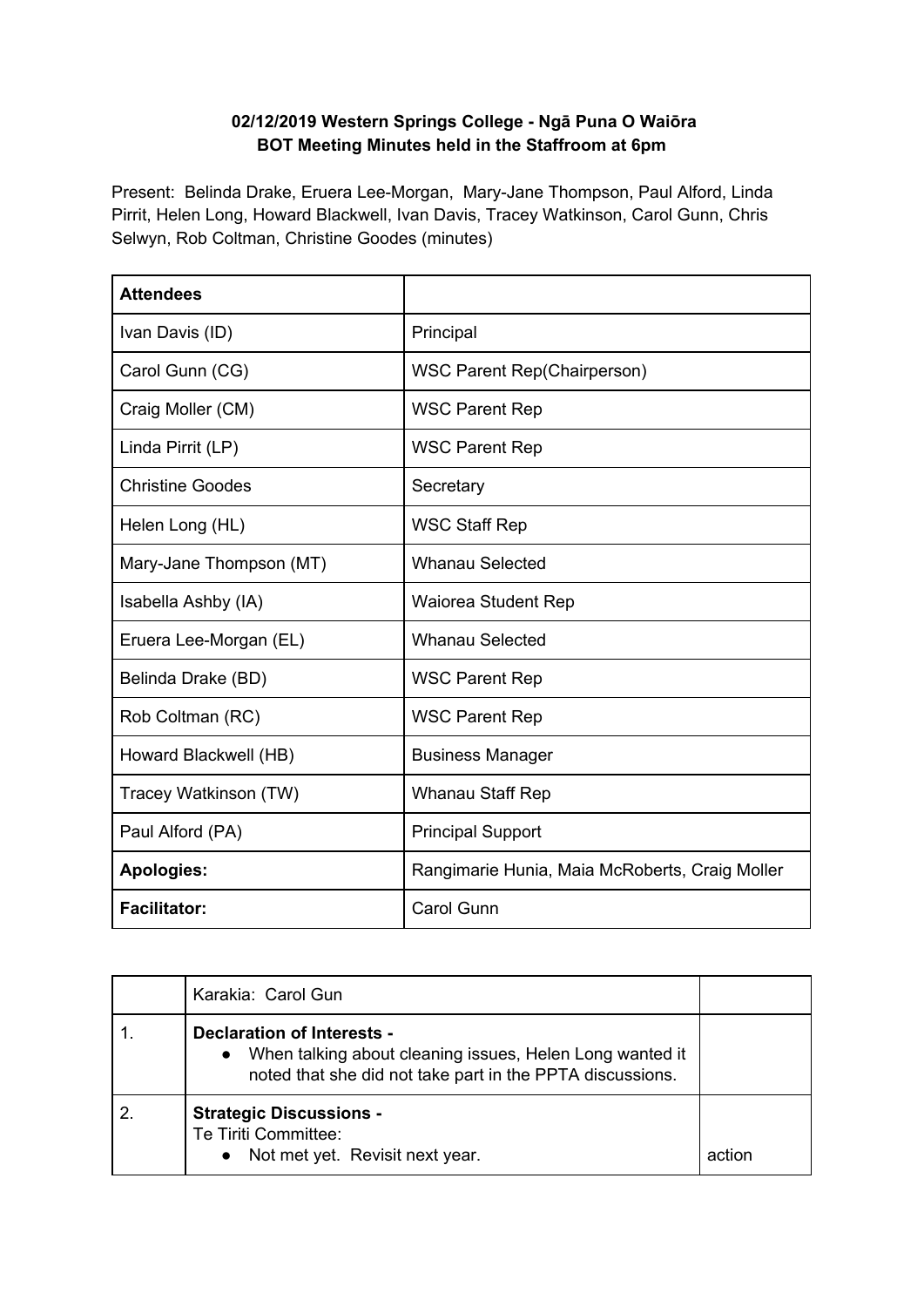| Action: Tracey to email the board the Newton Central                                                   |        |
|--------------------------------------------------------------------------------------------------------|--------|
| co-governance model.                                                                                   |        |
| Academic Committee:                                                                                    |        |
| • This committee has met.                                                                              |        |
| • Looked at predicted results data.                                                                    |        |
| Is there an exit interview process for students who leave<br>$\bullet$                                 |        |
| before the end of Year 13? Yes, this information should                                                |        |
| be on KAMAR pastoral.                                                                                  | action |
| Action: Julie D will collate information on early leavers and<br>put on a google doc.                  |        |
| DS reported that we have devised a plan to split the                                                   |        |
| Academic Director's position. Monitoring will be done by                                               |        |
| the incumbent.                                                                                         |        |
| UE literacy was also discussed, Heads of House were<br>$\bullet$                                       |        |
| monitoring this.                                                                                       |        |
| Our ratio of 70% female and 30% male teachers is the                                                   |        |
| same as nationally.                                                                                    |        |
| Action: Gerry to be asked to attend the first meeting next                                             | action |
| year to talk to a digital strategy.                                                                    |        |
| LP would like to know some information about our Health                                                |        |
| Centre. It was suggested that she meet directly with the                                               |        |
| Nurse.                                                                                                 |        |
| IET:                                                                                                   |        |
| CG has sent a link out to board members for them to<br>$\bullet$                                       |        |
| participate in the STA internal evaluation.                                                            |        |
| She went through the responses and encourages those<br>$\bullet$                                       |        |
| who have not completed this to do so.                                                                  |        |
| This survey is valuable in bringing us back to what we<br>$\bullet$<br>should be looking at.           |        |
| Congratulations to Peter Kerr, Tupe Tai, Paul Alford and<br>$\bullet$                                  |        |
| MJ Thompson for their continuing roles in the Kahu Ako.                                                |        |
| CG noted our many significant achievements this year that                                              |        |
| we can be proud of.                                                                                    |        |
| Next Year Planning:                                                                                    |        |
| Strategic Planning next year. Gerry to report to the board                                             |        |
| on digital strategy.                                                                                   |        |
| DS suggested that each year he would drop out some                                                     |        |
| components from the Annual Plan and email it out to the                                                |        |
| board before any meeting.                                                                              |        |
| CG suggests revisiting our Strategic Plan.<br>$\bullet$                                                |        |
| Retaining the special character is important.                                                          |        |
| CG thinks we still need to do parent research.                                                         |        |
| We need to design a targeted survey about what we want                                                 |        |
| to know.                                                                                               |        |
| At the Strategic Planning meeting at the beginning of the<br>year we need to look at survey questions. |        |
| ERO-                                                                                                   |        |
| • SLT will have a year off Appraisal but not DS.                                                       |        |
| • We will contact Edsol to be our "Friend of the School".                                              |        |
| We can write the approach we would like ERO to take with                                               |        |
|                                                                                                        |        |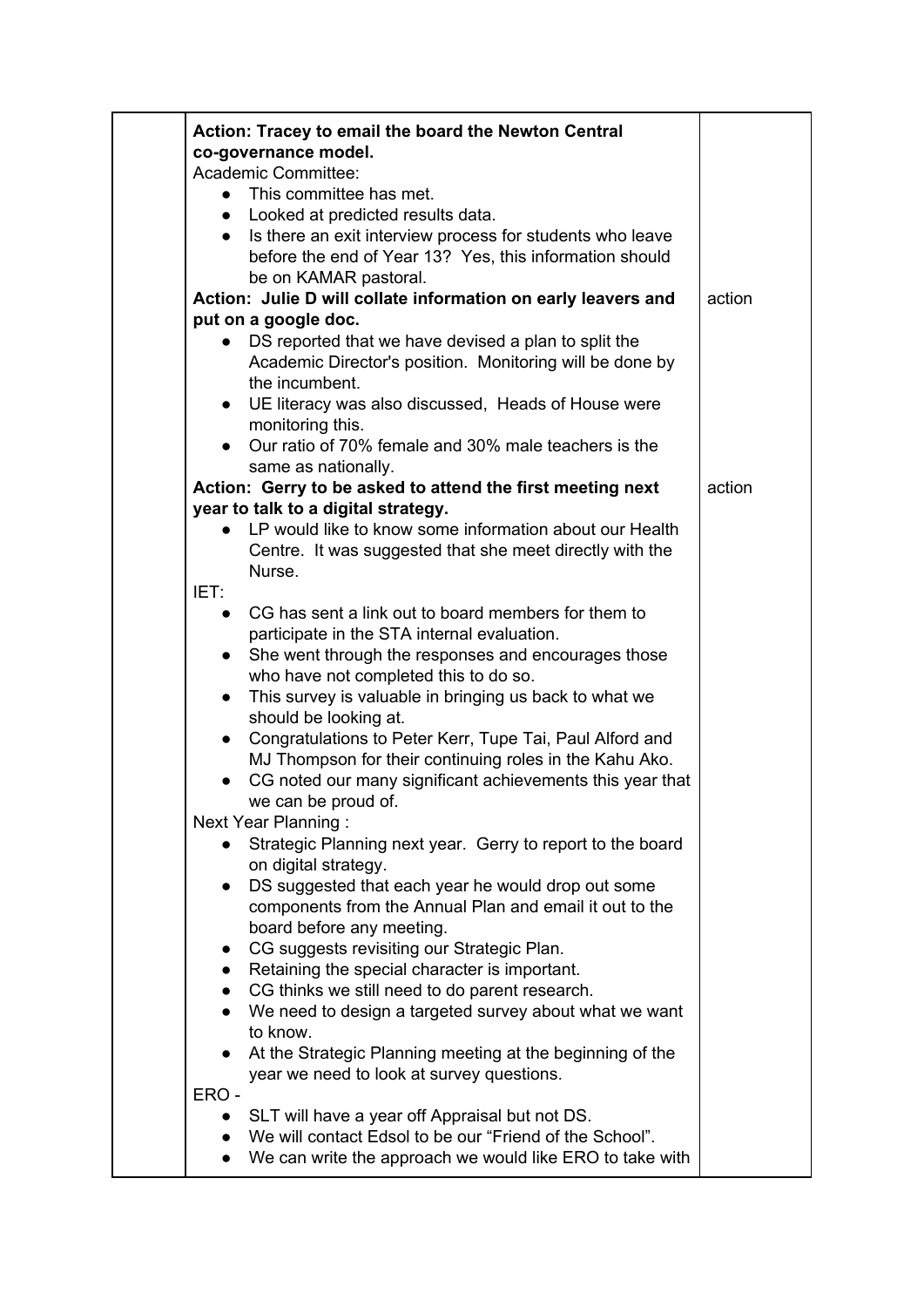|        | us. We are going to be prepared.<br>It is important that we get Anne Milne's views as well<br>$\bullet$<br>Let's look at a date in the New Year and liaise.<br>• We will need a half day with Anne Milne and this should<br>be done during the week.<br>For this one meeting we will start at 4pm on a Monday<br>$\bullet$<br>night.<br>• Last time ERO were here they gave the trustees a heads<br>up as to what they would be looking at.<br>Linda Piurrit left the meeting.<br>Note in Work Plan an exit interview to be set up with<br>$\bullet$<br>student and parent when the student leaves early.<br>Action: CG and BD to look at an exit survey for students and<br>parents. | action |
|--------|---------------------------------------------------------------------------------------------------------------------------------------------------------------------------------------------------------------------------------------------------------------------------------------------------------------------------------------------------------------------------------------------------------------------------------------------------------------------------------------------------------------------------------------------------------------------------------------------------------------------------------------------------------------------------------------|--------|
| 7.20pm | Dinner break                                                                                                                                                                                                                                                                                                                                                                                                                                                                                                                                                                                                                                                                          |        |
| 3.     | <b>Principal's Report -</b><br>ID talked to the many prizegivings we have at WSCW.<br>We hope to be able to include another secondary school<br>$\bullet$<br>into our exclusion cluster.<br>ASSC is looking at boosting staffing and streamlining to<br>$\bullet$<br>give a bigger and better service.<br>ID acknowledged the amount of work that trustees put in<br>$\bullet$<br>when attending the three disciplines that occurred last<br>Thursday.                                                                                                                                                                                                                                |        |
|        | 7.55pm: Ivan asked that the meeting go into public excluded<br>business to protect the privacy of others. (Ivan Davis/Carol<br>Gunn - passed by consensus).                                                                                                                                                                                                                                                                                                                                                                                                                                                                                                                           |        |
|        | 8.20pm: The business being dealt with satisfactorily, Ivan<br>asked that the meeting go out of public excluded business.<br>(Ivan Davis/Carol Gunn - passed by consensus.                                                                                                                                                                                                                                                                                                                                                                                                                                                                                                             |        |
|        | 8.20pm: Mary-Jane and Chris Selwyn left the meeting.                                                                                                                                                                                                                                                                                                                                                                                                                                                                                                                                                                                                                                  |        |
|        | Solar Fundraiser:<br>This has been a soft launch and we have sold nearly 50.<br>We hope to have 100 solar panels on the roof in time for<br>the opening.<br>We need to develop a culture of alumni gifting.<br>$\bullet$<br><b>Auckland Transport:</b><br>Board members were asked to make sure they put in a                                                                                                                                                                                                                                                                                                                                                                         |        |
|        | submission in regard to this. There are changes to the<br>outer link and submissions close next Friday.                                                                                                                                                                                                                                                                                                                                                                                                                                                                                                                                                                               |        |
|        | Action: CG would like people to email her by Wednesday<br>next week of any suggestions.                                                                                                                                                                                                                                                                                                                                                                                                                                                                                                                                                                                               | action |
|        | Find out which bus numbers our students use (out of zone<br>Waiorea students). Make a note about these people.<br>Action: Jared Hockly to be asked to send CGI the survey                                                                                                                                                                                                                                                                                                                                                                                                                                                                                                             | action |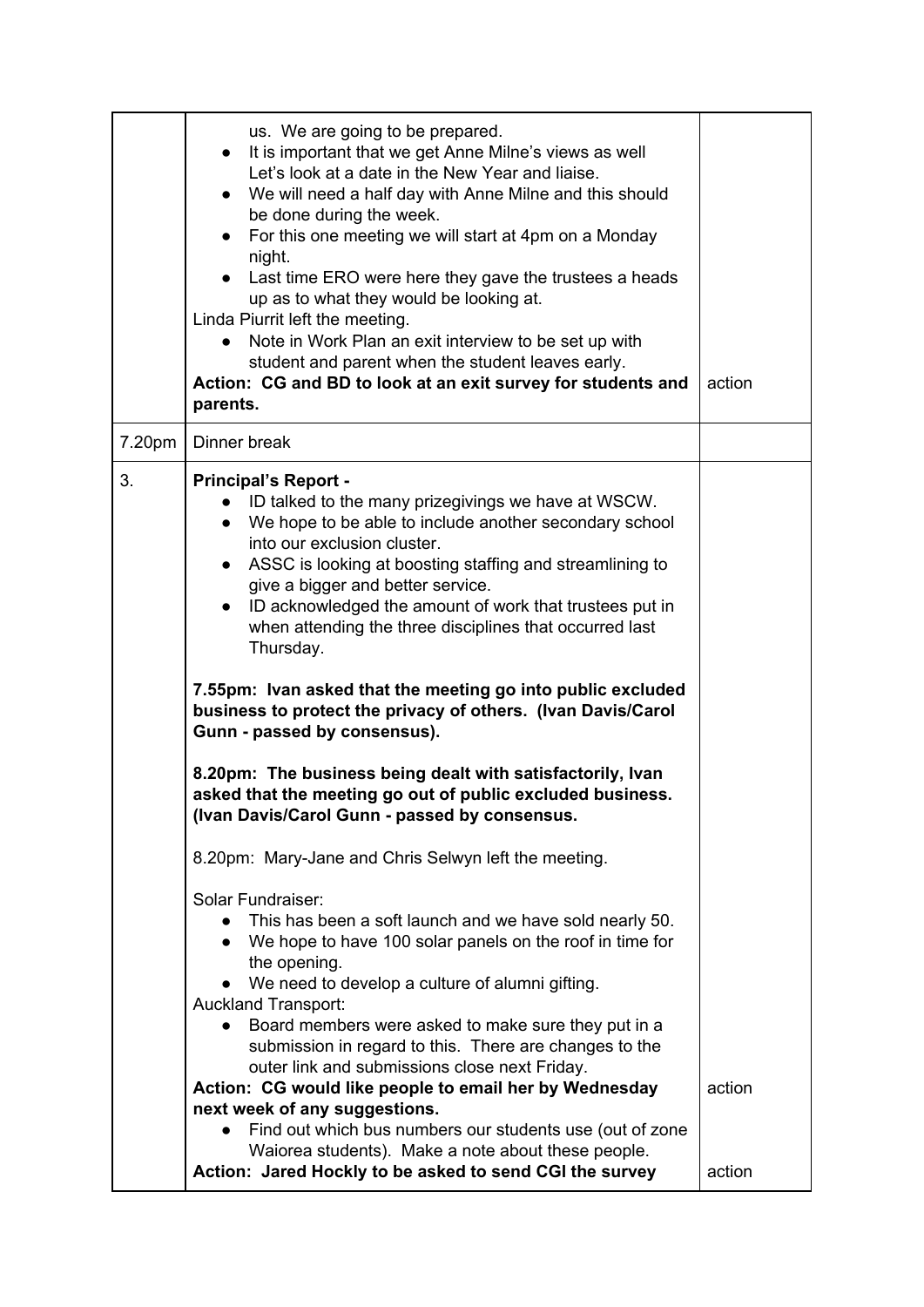|    | and report on transport that he has done in the past on how<br>students get to school.                                                                                                                                                                                                                                                                                                                                                                                                                                                                                                                                                                                                                  |  |
|----|---------------------------------------------------------------------------------------------------------------------------------------------------------------------------------------------------------------------------------------------------------------------------------------------------------------------------------------------------------------------------------------------------------------------------------------------------------------------------------------------------------------------------------------------------------------------------------------------------------------------------------------------------------------------------------------------------------|--|
| 4. | Monitoring -<br>Finance:<br>Howard talked to his tabled papers. He predicted that this<br>$\bullet$<br>year would be a challenge and it has.<br>• The 2020 budget would also be challenging.<br>With some critical reviewing of the predicted deficit we<br>$\bullet$<br>have been able to bring the deficit down. This is before<br>depreciation.<br>• Discussion around diversifying our international student<br>mix and looking at some new markets.<br>It has been identified that our Maori culture needs to be<br>promoted more.<br>The board proposes that it removes the maximum enrolment<br>percentage of 7% for international students. (Belinda<br>Drake/Carol Gunn - passed by consensus) |  |
|    | The board proposes that international makes a plan with key<br>goals of number, diversity and timing and that Waiorea be<br>integrated into this in regard to marketing. (Belinda<br>Drake/Carol Gunn - passed by consensus)<br>Make it more encouraging for students to join clubs as<br>$\bullet$<br>individuals not as a group. This is a role that the<br>international leaders could be involved in.<br>• The board would give feedback on any plan that was put<br>forward.<br>The board was asked to approve the draft budget and<br>approve the schedule of fixed assets, subject to the<br>Principal's approval, for 2020. Belinda Drake/Rob Coltman -<br>passed by consensus).                |  |
|    | Health & Safety:<br>The reasonably robus meeting held recently highlighted<br>EOTC and the next phase of the rebuild.<br>EOTC papers tabled for board approval. Trips mentioned<br>$\bullet$<br>were the trip to Hunua and beach day.<br>Kahu Ako:<br>Paul Alford brought the board up to speed on Kahu Ako<br>$\bullet$<br>matters mentioning that there has been a big focus on<br>secondary.                                                                                                                                                                                                                                                                                                         |  |
|    | Matters Arising from the Previous Minutes -                                                                                                                                                                                                                                                                                                                                                                                                                                                                                                                                                                                                                                                             |  |
|    | Belinda moved that the minutes of the last meeting be<br>accepted as a true and accurate report and asked that all<br>written and verbal reports be accepted, along with the<br>correspondence.<br>(Belinda Drake/Rob Coltman - carried by consensus)                                                                                                                                                                                                                                                                                                                                                                                                                                                   |  |